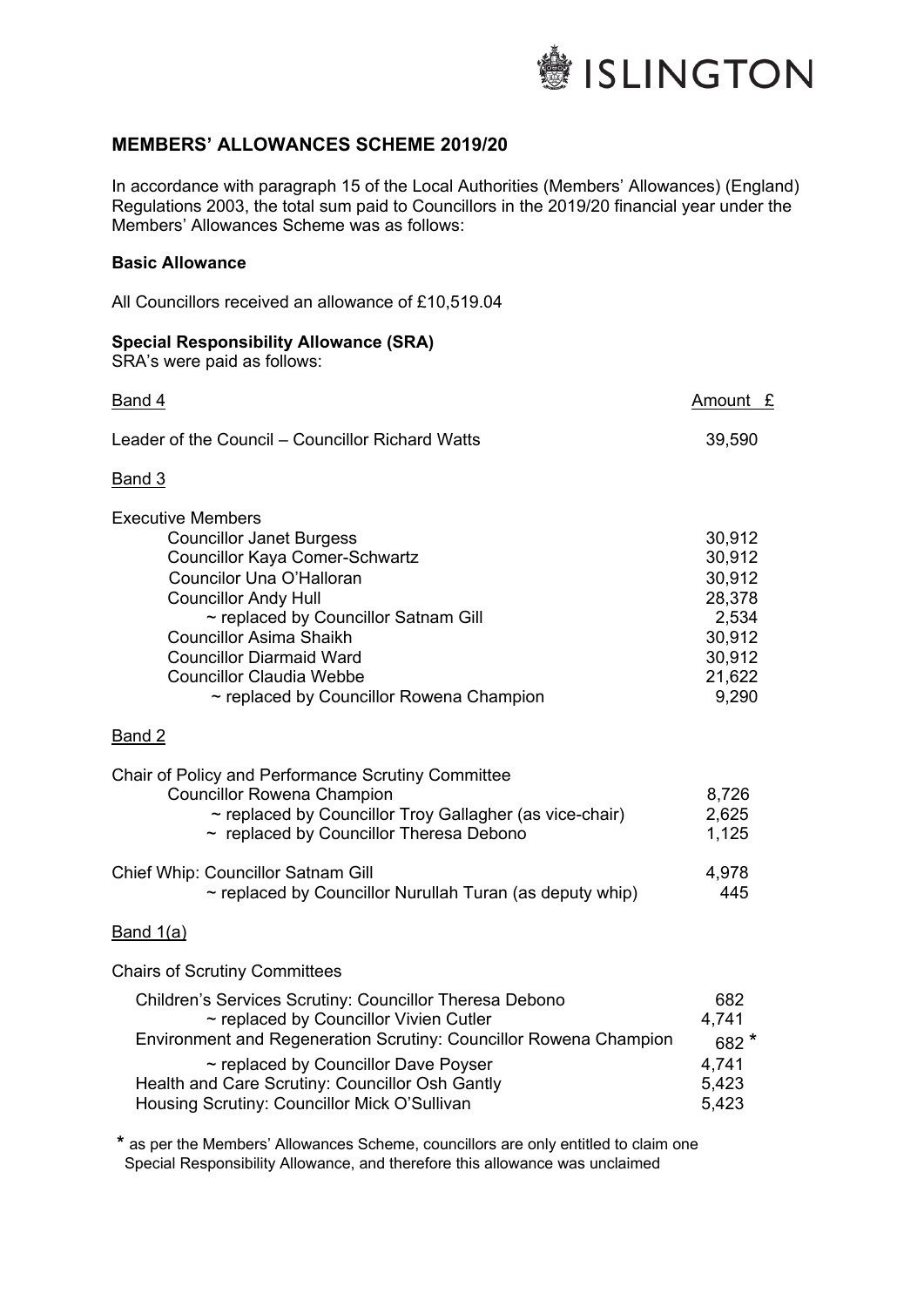# Band 1

| <b>Chair of Audit Committee: Councillor Nick Wayne</b><br>Chair of Licensing Committee: Councillor Flora Williamson<br>~ replaced by Councillor Phil Graham                             | 3,255<br>409<br>2,846                                              |
|-----------------------------------------------------------------------------------------------------------------------------------------------------------------------------------------|--------------------------------------------------------------------|
| <b>Chair of Planning Committee: Councillor Martin Klute</b><br>Chair of Planning Sub-Committee A: Councillor Angela Picknell<br>Chair of Planning Sub-Committee B: Councillor Jenny Kay | 3,255<br>3,255<br>3,255                                            |
| Mayor                                                                                                                                                                                   |                                                                    |
| <b>Councillor Dave Poyser</b><br>~ replaced by Councillor Rakhia Ismail                                                                                                                 | 835<br>5,809                                                       |
| Deputy Mayor<br><b>Councillor Rakhia Ismail</b><br>$\sim$ replaced by Councillor Troy Gallagher                                                                                         | 17<br>119                                                          |
| Member of the Adoption and Fostering Panels<br><b>Councillor Paul Convery</b>                                                                                                           | 6,508                                                              |
| <b>Allowances for Independent Co-opted Members</b>                                                                                                                                      |                                                                    |
| Based on a rate of £121 per meeting attended.                                                                                                                                           |                                                                    |
| <b>Children's Services Scrutiny Committee</b>                                                                                                                                           |                                                                    |
| <b>Mary Clement</b><br>Zaleera Wallace<br><b>Claire Ballak</b>                                                                                                                          | 726<br>363<br>242                                                  |
| <b>Audit Committee</b>                                                                                                                                                                  |                                                                    |
| Nick Whitaker<br>Alan Begg                                                                                                                                                              | 242<br>605                                                         |
| <b>Broadband Allowance</b>                                                                                                                                                              |                                                                    |
| <b>Councillor Burgess</b><br><b>Councillor Clarke</b><br><b>Councillor Comer-Schwartz</b><br><b>Councillor Debono</b>                                                                   | £150.00<br>£250.00<br>£314.85 *<br>£75.00 *                        |
| <b>Councillor Gallagher</b><br><b>Councillor Gill</b><br><b>Councillor Graham</b><br><b>Councillor Hull</b><br>Councillor Kay<br><b>Councillor Mackmurdie</b>                           | £309.65<br>£575.00 *<br>£150.00<br>£325.00<br>£254.00 *<br>£292.25 |
| <b>Councillor Ngongo</b>                                                                                                                                                                | £266.11                                                            |

\* includes backdated payments from the previous financial year

Councillor O'Sullivan

Councillor Ngongo **2008**<br>Councillor O'Sullivan **2008**<br>E325.00 \*